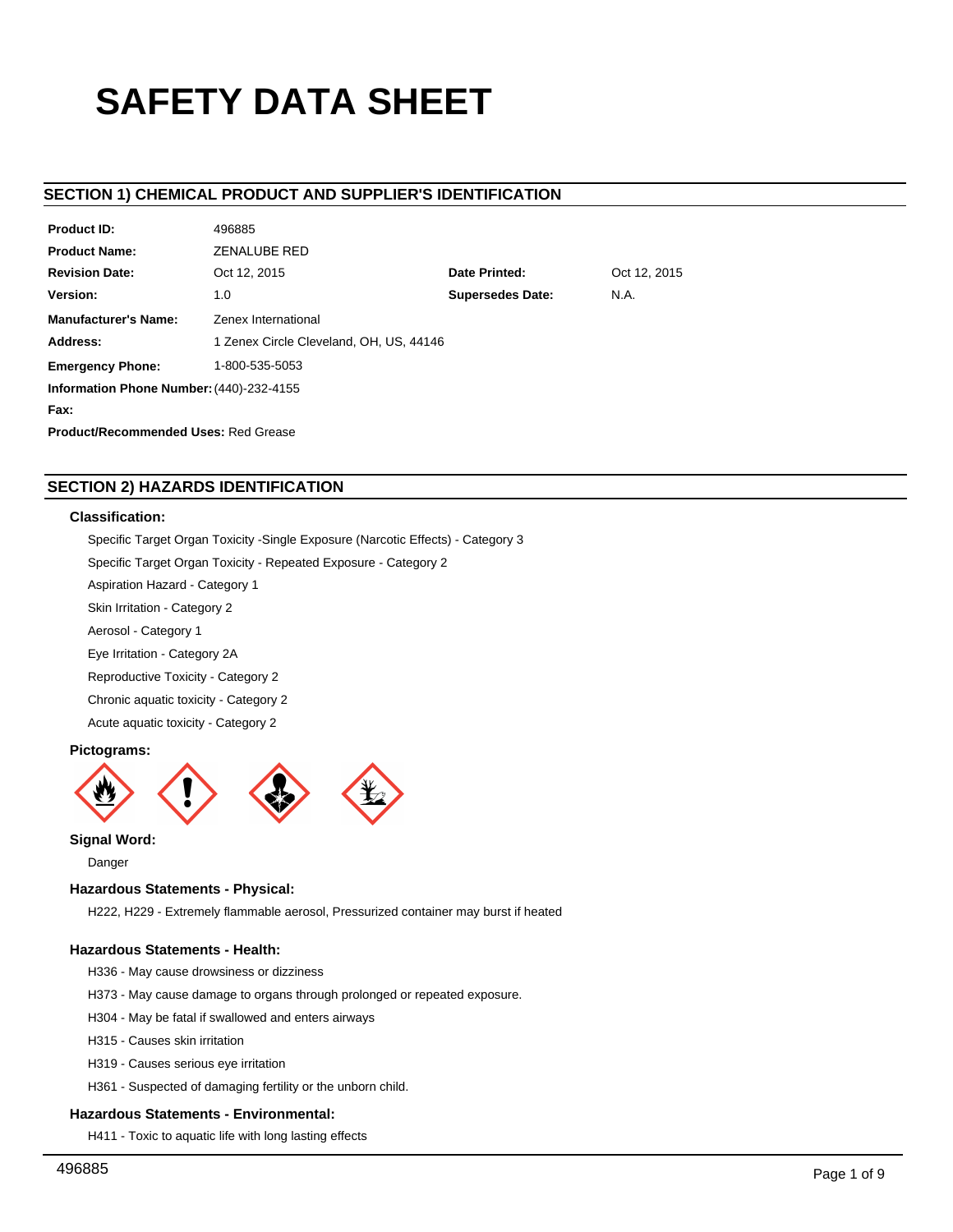# **Precautionary Statements - General:**

P101 - If medical advice is needed, have product container or label at hand.

P102 - Keep out of reach of children.

P103 - Read label before use.

## **Precautionary Statements - Prevention:**

- P261 Avoid breathing dust/fume/gas/mist/vapors/spray.
- P271 Use only outdoors or in a well-ventilated area.
- P264 Wash thoroughly after handling.
- P280 Wear eye protection/face protection.
- P202 Do not handle until all safety precautions have been read and understood.
- P273 Avoid release to the environment.
- P210 Keep away from heat, hot surfaces, sparks, open flames and other ignition sources. No smoking.
- P211 Do not spray on an open flame or other ignition source.
- P251 Do not pierce or burn, even after use.

#### **Precautionary Statements - Response:**

P304 + P340 - IF INHALED: Remove person to fresh air and keep comfortable for breathing.

- P312 Call a POISON CENTER or doctor/physician if you feel unwell.
- P301 + P310 IF SWALLOWED: Immediately call a POISON CENTER or doctor/physician.

P331 - Do NOT induce vomiting.

P302 + P352 - IF ON SKIN: Wash with plenty of soap and water.

P332 + P313 - If skin irritation occurs: Get medical advice/attention.

P362 + P364 - Take off contaminated clothing and wash it before reuse.

P305 + P351 + P338 - IF IN EYES: Rinse cautiously with water for several minutes. Remove contact lenses, if present and easy to do. Continue rinsing.

P337 + P313 - If eye irritation persists: Get medical advice/attention.

P308 + P313 - IF exposed or concerned: Get medical advice/attention.

# **Precautionary Statements - Storage:**

P410 - Protect from sunlight.

P412 - Do not expose to temperatures exceeding 50°C/122°F.

P403 + P405 - Store in a well-ventilated place. Store locked up.

#### **Precautionary Statements - Disposal:**

P501 - Dispose of contents and container in accordance with all local, regional, national and international regulations.

# **SECTION 3) COMPOSITION / INFORMATION ON INGREDIENTS**

| <b>CAS</b>   | <b>Chemical Name</b>               | % By Weight    |
|--------------|------------------------------------|----------------|
| 0000110-54-3 | <b>HEXANE</b>                      | 11% - 27%      |
| 0000106-97-8 | <b>BUTANE</b>                      | $9\% - 22\%$   |
| 0000067-64-1 | <b>ACETONE</b>                     | $8\% - 21\%$   |
| 0064742-47-8 | ISOPARAFFINIC PETROLEUM DISTILLATE | 6% - 16%       |
| 0000075-28-5 | <b>ISOBUTANE</b>                   | $4\% - 10\%$   |
| 0000074-98-6 | <b>PROPANE</b>                     | 4% - 10%       |
| 0063148-62-9 | <b>SILICONE</b>                    | $0.7\%$ - 1.4% |
|              |                                    |                |

## **SECTION 4) FIRST-AID MEASURES**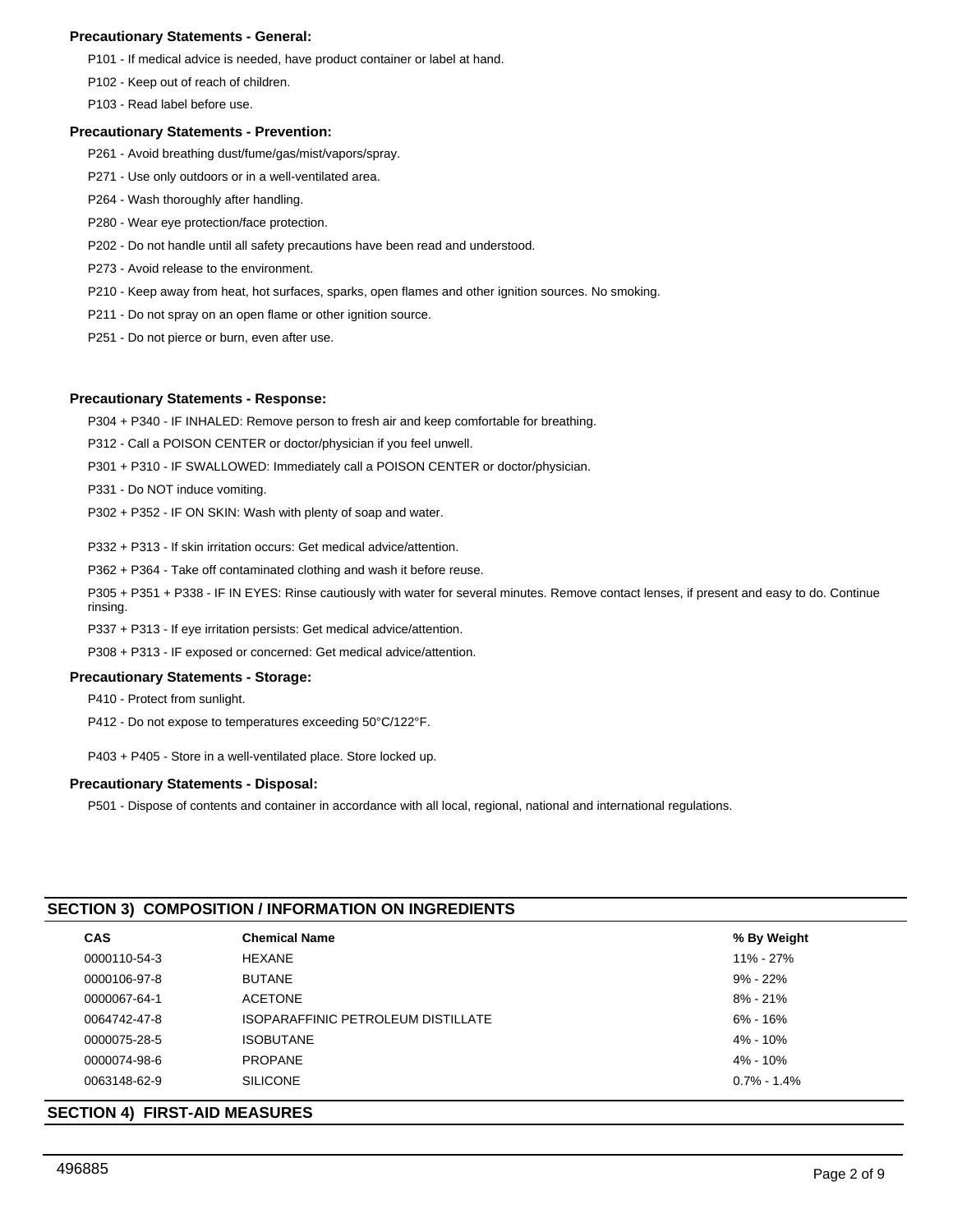#### **Inhalation:**

Remove source of exposure or move person to fresh air and keep comfortable for breathing.

If exposed/feel unwell/concerned: Call a POISON CENTER/doctor.

Eliminate all ignition sources if safe to do so.

#### **Eye Contact:**

Remove source of exposure or move person to fresh air. Rinse eyes cautiously with lukewarm, gently flowing water for several minutes, while holding the eyelids open. Remove contact lenses, if present and easy to do. Continue rinsing for a duration of 15-20 minutes. Take care not to rinse contaminated water into the unaffected eye or onto the face. If eye irritation persists: Get medical advice/attention.

#### **Skin Contact:**

Take off immediately all contaminated clothing, shoes and leather goods (e.g. watchbands, belts). Gently blot or brush away excess product. Wash with plenty of lukewarm, gently flowing water for a duration of 15-20 minutes. Call a POISON CENTER/doctor if you feel unwell. Store contaminated clothing under water and wash before reuse or discard.

#### **Ingestion:**

Rinse mouth. Do NOT induce vomiting. Immediately call a POISON CENTER/doctor. If vomiting occurs naturally, lie on your side, in the recovery position.

Never give anything by mouth to an unconscious or convulsing victim. Keep person warm and quiet.

# **SECTION 5) FIRE-FIGHTING MEASURES**

#### **Suitable Extinguishing Media:**

Use water, fog, dry chemical, or carbon dioxide.

Carbon dioxide can displace oxygen. Use caution when applying carbon dioxide in confined spaces. Simultaneous use of foam and water on the same surface is to be avoided as water destroys the foam.

#### **Unsuitable Extinguishing Media:**

Water may be ineffective but can be used to cool containers exposed to heat or flame.

#### **Specific Hazards in Case of Fire:**

Contents under pressure. Keep away from ignition sources and open flames. Exposure of containers to extreme heat and flames can cause them to rupture often with violent force.

Aerosol cans may rupture when heated.

Heated cans may burst.

In fire, will decompose to carbon dioxide, carbon monoxide

#### **Fire-Fighting Procedures:**

Isolate immediate hazard area and keep unauthorized personnel out. Stop spill/release if it can be done safely. Move undamaged containers from immediate hazard area if it can be done safely. Water spray may be useful in minimizing or dispersing vapors and to protect personnel.

Dispose of fire debris and contaminated extinguishing water in accordance with official regulations.

#### **Special Protective Actions:**

Wear protective pressure self-contained breathing apparatus (SCBA)and full turnout gear.

Care should always be exercised in dust/mist areas.

# **SECTION 6) ACCIDENTAL RELEASE MEASURES**

#### **Emergency Procedure:**

Flammable/combustible material.

ELIMINATE all ignition sources (no smoking, flares, sparks, or flames in immediate area). Stay upwind; keep out of low areas. Immediately turn off or isolate any source of ignition. Keep unnecessary people away; isolate hazard area and deny entry. Do not touch or walk through spilled material. Clean up immediately. Use absorbent sweeping compound to soak up material and put into suitable container for proper disposal.

#### **Recommended Equipment:**

Positive pressure, full-face piece self-contained breathing apparatus(SCBA), or positive pressure supplied air respirator with escape SCBA (NIOSH approved).

#### **Personal Precautions:**

ELIMINATE all ignition sources (no smoking, flares, sparks, or flames in immediate area). Use explosion proof equipment. Avoid breathing vapor. Avoid contact with skin, eye or clothing. Do not touch damaged containers or spilled materials unless wearing appropriate protective clothing.

#### **Environmental Precautions:**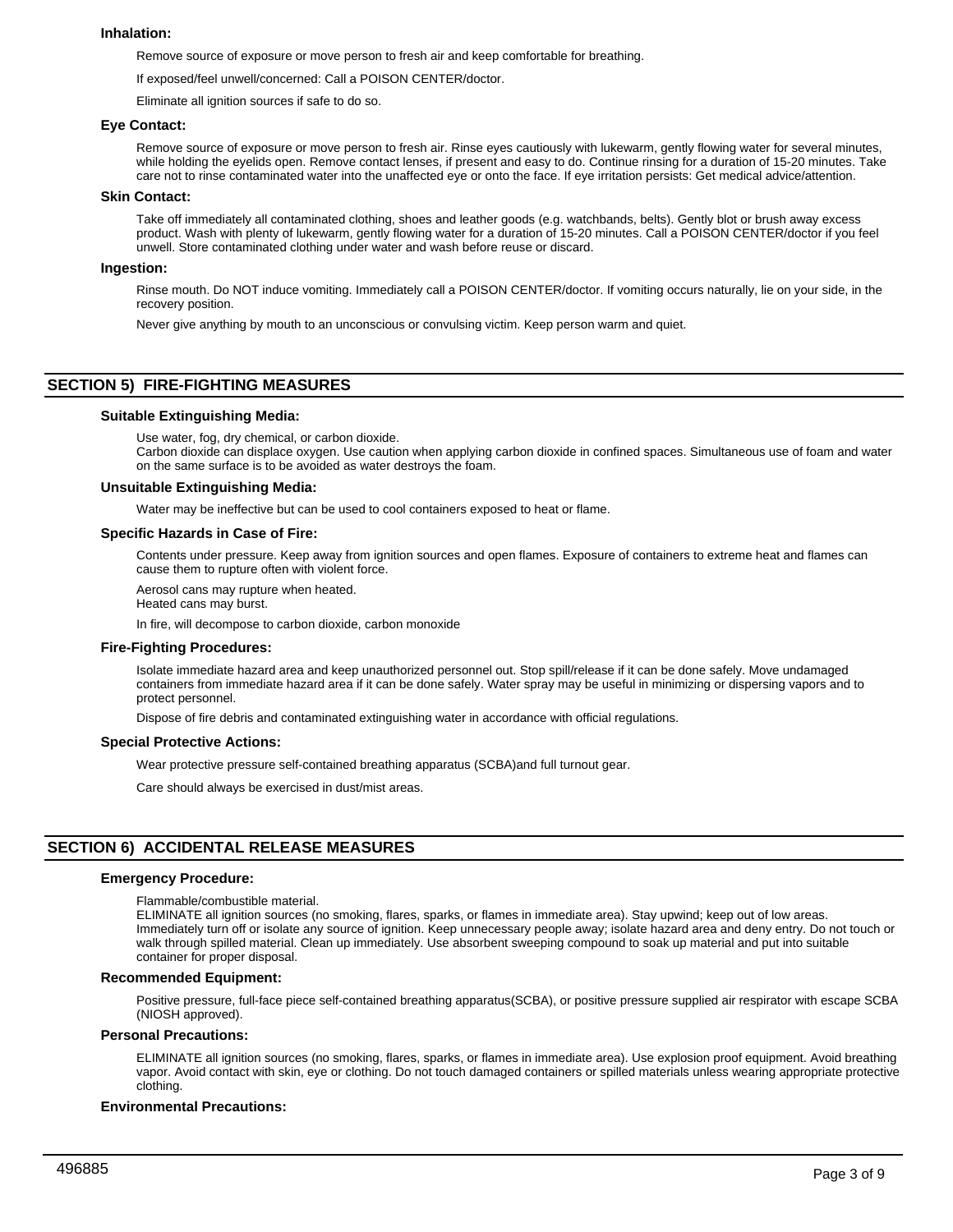# **SECTION 7) HANDLING AND STORAGE**

#### **General:**

For industrial and institutional use only. For use by trained personnel only. Keep away from children. Wash hands after use. Do not get in eyes, on skin or on clothing. Do not breathe vapors or mists. Use good personal hygiene practices. Eating, drinking and smoking in work areas is prohibited. Remove contaminated clothing and protective equipment before entering eating areas. Eyewash stations and showers should be available in areas where this material is used and stored.

## **Ventilation Requirements:**

Use only with adequate ventilation to control air contaminants to their exposure limits. The use of local ventilation is recommended to control emissions near the source.

#### **Storage Room Requirements:**

Keep container(s) tightly closed and properly labeled. Store in cool, dry, well-ventilated areas away from heat, direct sunlight and incompatibilities. Store in approved containers and protect against physical damage. Keep containers securely sealed when not in use. Indoor storage should meet OSHA standards and appropriate fire codes. Containers that have been opened must be carefully resealed to prevent leakage. Empty container retain residue and may be dangerous.

Do not cut, drill, grind, weld, or perform similar operations on or near containers. Do not pressurize containers to empty them. Ground all structures, transfer containers and equipment to conform to the national electrical code. Use procedures that prevent static electrical sparks. Static electricity may accumulate and create a fire hazard.

Store at temperatures below 120°F.

# **SECTION 8) EXPOSURE CONTROLS, PERSONAL PROTECTION**

#### **Eye Protection:**

Chemical goggles, safety glasses with side shields or vented/splash proof goggles. Contact lenses may absorb irritants. Particles may adhere to lenses and cause corneal damage.

#### **Skin Protection:**

Wear gloves, long sleeved shirt, long pants and other protective clothing as required to minimize skin contact.

Use of gloves approved to relevant standards made from the following materials may provide suitable chemical protection: PVC, neoprene or nitrile rubber gloves. Suitability and durability of a glove is dependent on usage, e.g. frequency and duration of contact, chemical resistance of glove material, glove thickness, dexterity. Always seek advice from glove suppliers. Contaminated gloves should be replaced. Chemical-resistant clothing is recommended to avoid prolonged contact. Avoid unnecessary skin contact.

#### **Respiratory Protection:**

If engineering controls do not maintain airborne concentrations to a level which is adequate to protect worker, a respiratory protection program that meets or is equivalent to OSHA 29 CFR 1910.134 and ANSI Z88.2 should be followed. Check with respiratory protective equipment suppliers. Where air-filtering respirators are suitable, select an appropriate combination of mask and filter. Select a filter suitable for combined particulate/organic gases and vapors.

When spraying more than one half can continuously or more than one can consecutively, use NIOSH approved respirator.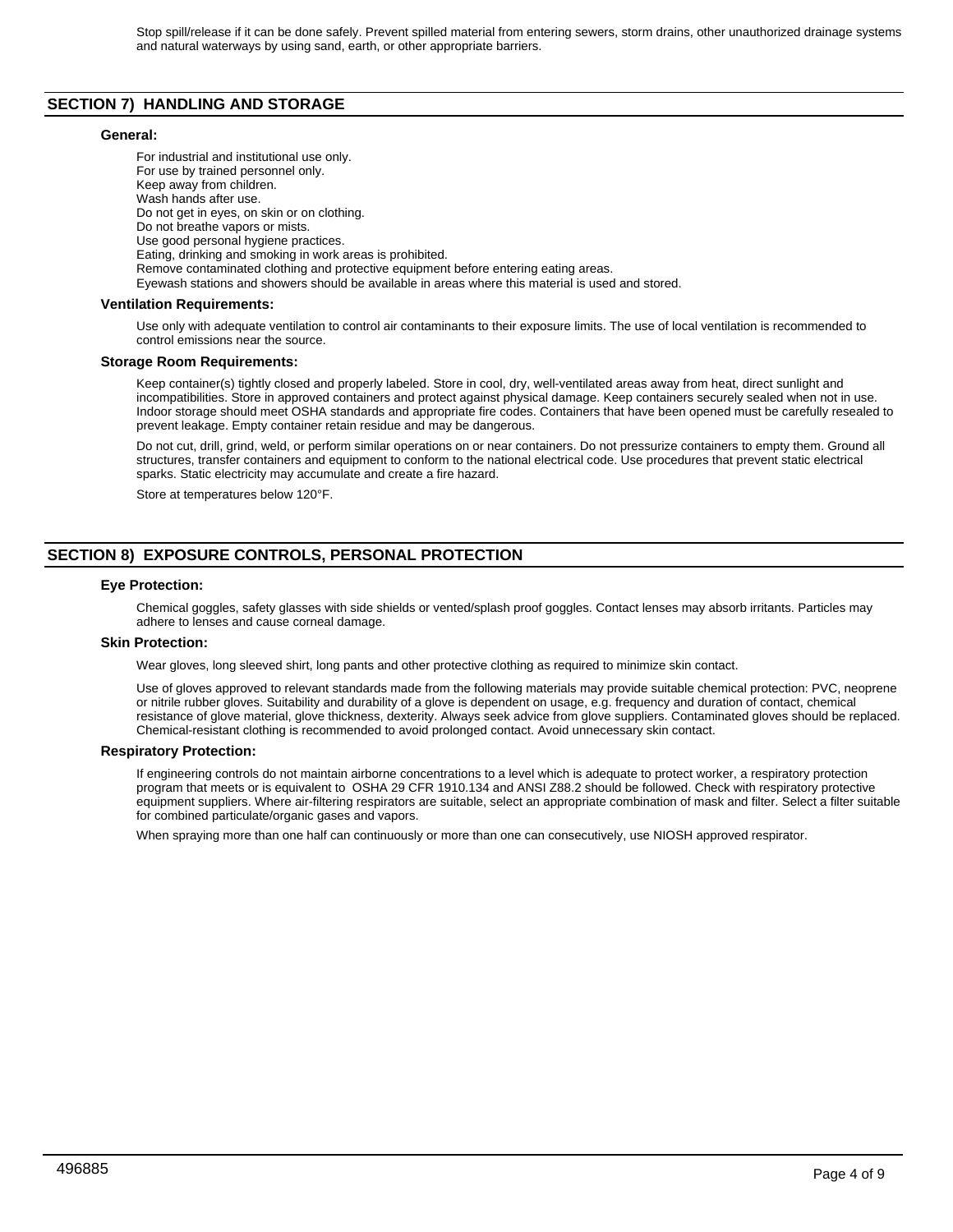| <b>Chemical Name</b>                                   | <b>OSHA</b><br>TWA<br>(ppm) | <b>OSHA</b><br><b>TWA</b><br>(mg/m3) | <b>OSHA</b><br><b>STEL</b><br>(ppm) | <b>OSHA</b><br><b>STEL</b><br>(mg/m3) | <b>OSHA</b><br>Tables (Z1,<br>Z2, Z3) | <b>OSHA</b><br>Carcinogen | <b>OSHA</b><br><b>Skin</b><br>designation | <b>NIOSH</b><br>TWA<br>(ppm) | <b>NIOSH</b><br>TWA<br>(mg/m3) | <b>NIOSH</b><br><b>STEL</b><br>(ppm) | <b>NIOSH</b><br><b>STEL</b><br>(mg/m3) | <b>NIOSH</b><br>Carcinogen |
|--------------------------------------------------------|-----------------------------|--------------------------------------|-------------------------------------|---------------------------------------|---------------------------------------|---------------------------|-------------------------------------------|------------------------------|--------------------------------|--------------------------------------|----------------------------------------|----------------------------|
| <b>ACETONE</b>                                         | 1000                        | 2400                                 |                                     |                                       |                                       |                           |                                           | 250                          | 590                            |                                      |                                        |                            |
| <b>BUTANE</b>                                          |                             |                                      |                                     |                                       |                                       |                           |                                           | 800                          | 1900                           |                                      |                                        |                            |
| <b>HEXANE</b>                                          | 500                         | 1800                                 |                                     |                                       |                                       |                           |                                           | 50                           | 180                            |                                      |                                        |                            |
| <b>ISOBUTANE</b>                                       |                             |                                      |                                     |                                       |                                       |                           |                                           | 800                          | 1900                           |                                      |                                        |                            |
| <b>ISOPARAFFINIC</b><br>PETROLEUM<br><b>DISTILLATE</b> | 500                         | 2000                                 |                                     |                                       |                                       |                           |                                           |                              |                                |                                      |                                        |                            |
| <b>PROPANE</b>                                         | 1000                        | 1800                                 |                                     |                                       |                                       |                           |                                           | 1000                         | 1800                           |                                      |                                        |                            |

| <b>Chemical Name</b>                                          | <b>ACGIH</b><br>TWA                                | <b>ACGIH</b><br><b>TWA</b> | <b>ACGIH</b><br><b>STEL</b> | <b>ACGIH</b><br><b>STEL</b> |
|---------------------------------------------------------------|----------------------------------------------------|----------------------------|-----------------------------|-----------------------------|
|                                                               | (ppm)                                              | (mg/m3)                    | (ppm)                       | (mg/m3)                     |
| <b>ACETONE</b>                                                | 500                                                | 1188                       | 750                         | 1782                        |
| <b>BUTANE</b>                                                 | 1000                                               |                            |                             |                             |
| <b>HEXANE</b>                                                 | 50                                                 | 176                        |                             |                             |
| <b>ISOBUTANE</b>                                              | 1000                                               |                            |                             |                             |
| <b>ISOPARAFFINIC</b><br><b>PETROLEUM</b><br><b>DISTILLATE</b> |                                                    |                            |                             |                             |
| <b>PROPANE</b>                                                | See<br>Appendix<br>F: Minimal<br>Oxygen<br>Content |                            |                             |                             |

# **SECTION 9) PHYSICAL AND CHEMICAL PROPERTIES**

# **Physical and Chemical Properties**

| Density                      | 6.17439 lb/gal         |
|------------------------------|------------------------|
| Density VOC                  | 3.48606 lb/gal         |
| % VOC                        | 49.329814%             |
| <b>VOC Actual</b>            | 3.48606 lb/gal         |
| <b>VOC Actual</b>            | 417.73439 g/l          |
| <b>VOC Regulatory</b>        | 3.48606 lb/gal         |
| <b>VOC Regulatory</b>        | 417.73439 g/l          |
| Appearance                   | <b>Red Grease</b>      |
| Odor Threshold               | N.A.                   |
| Odor Description             | N.A.                   |
| pH                           | N.A.                   |
| <b>Water Solubility</b>      | Nil                    |
| Flammability                 | Flashpoint below 73 °F |
| Flash Point Symbol           | N.A.                   |
| <b>Flash Point</b>           | 0 °F                   |
| Viscosity                    | N.A.                   |
| Lower Explosion Level        | $\mathbf{1}$           |
| <b>Upper Explosion Level</b> | 9.5                    |
| Vapor Density                | Slower than ether      |
| <b>Melting Point</b>         | N.A.                   |
|                              |                        |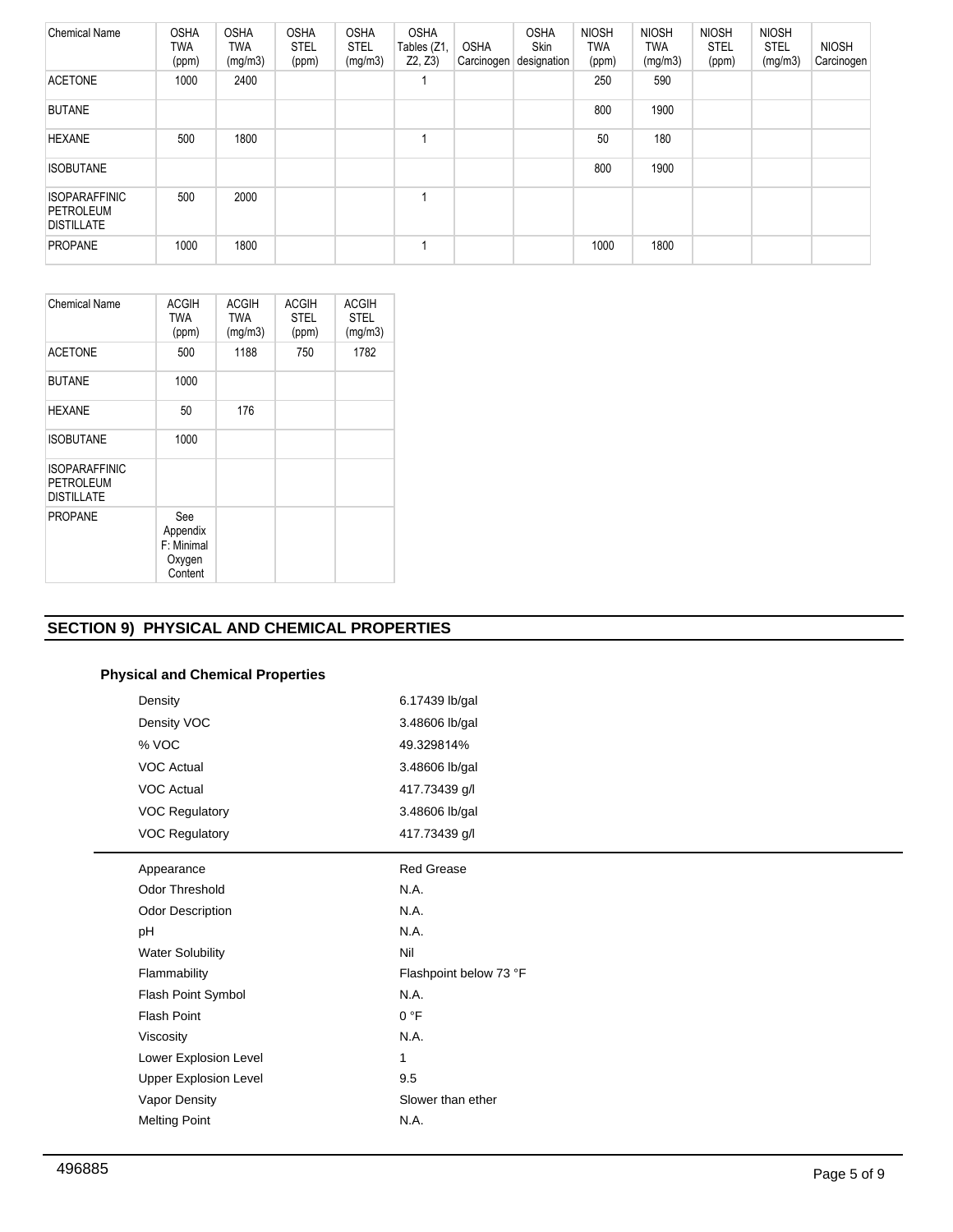| Freezing Point          | N.A.              |
|-------------------------|-------------------|
| Low Boiling Point       | 0 °F              |
| High Boiling Point      | 601 °F            |
| Decomposition Pt        | 0                 |
| Auto Ignition Temp      | N.A.              |
| <b>Evaporation Rate</b> | Slower than ether |

# **SECTION 10) STABILITY AND REACTIVITY**

## **Stability:**

Stable.

# **Conditions to Avoid:**

High temperatures.

# **Incompatible Materials:**

None known.

## **Hazardous Reactions/Polymerization:**

Will not occur.

# **Hazardous Decomposition Products:**

In fire, will decompose to carbon dioxide, carbon monoxide.

# **SECTION 11) TOXICOLOGICAL INFORMATION**

#### **Skin Corrosion/Irritation:**

Overexposure will cause defatting of skin.

Causes skin irritation

# **Serious Eye Damage/Irritation:**

Overexposure will cause redness and burning sensation.

Causes serious eye irritation

#### **Carcinogenicity:**

No data available

# **Germ Cell Mutagenicity:**

No data available

# **Reproductive Toxicity:**

Suspected of damaging fertility or the unborn child.

#### **Respiratory/Skin Sensitization:**

No data available

# **Specific Target Organ Toxicity - Single Exposure:**

May cause drowsiness or dizziness

# **Specific Target Organ Toxicity - Repeated Exposure:**

May cause damage to organs through prolonged or repeated exposure.

# **Aspiration Hazard:**

May be fatal if swallowed and enters airways

# **Acute Toxicity:**

Inhalation: effect of overexposure include irritation of respiratory tract, headache, dizziness, nausea, and loss of coordination. Extreme overexposure may result in unconsciousness and possibly death.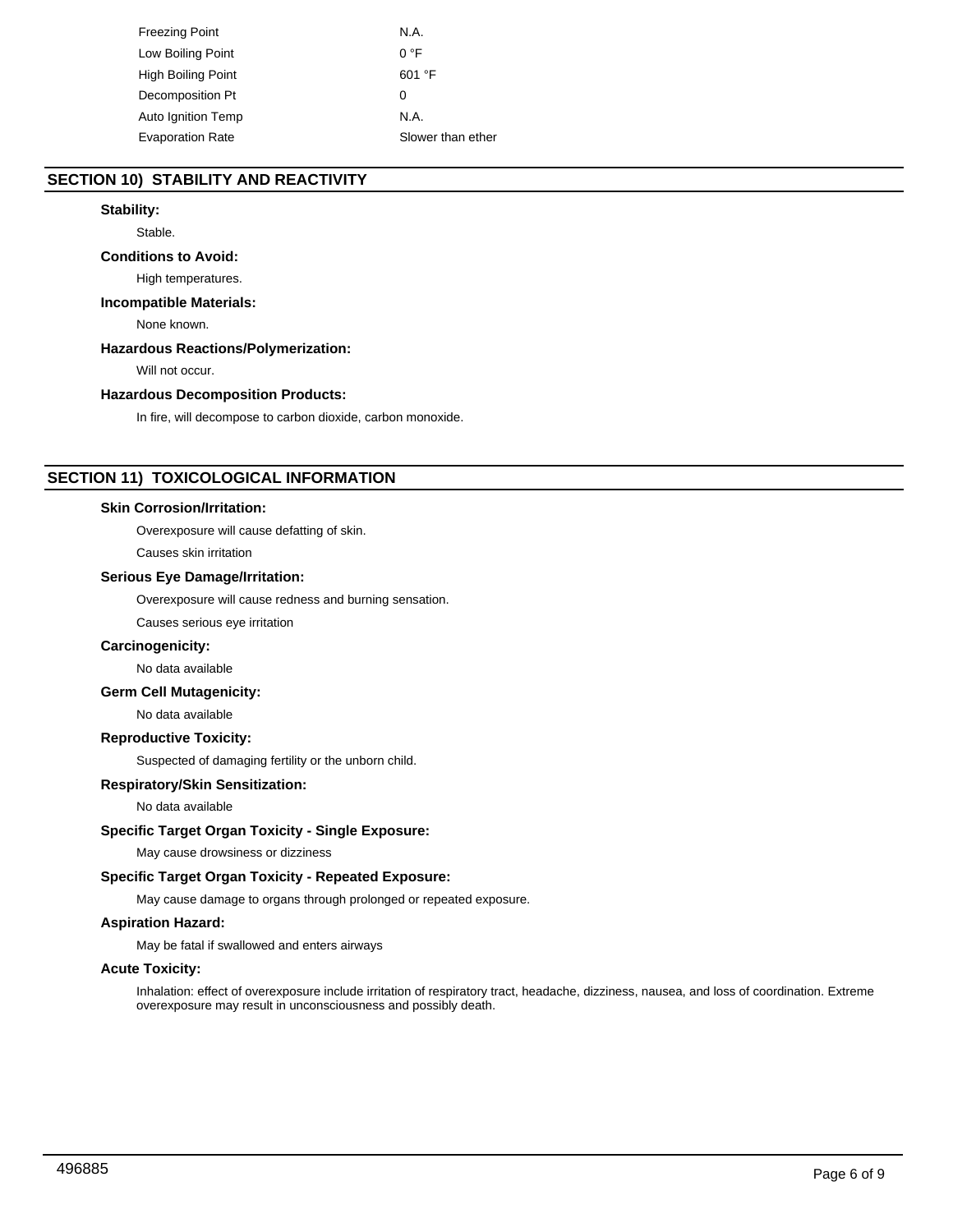0000067-64-1 ACETONE

LC50 (male rat): 30000 ppm (4-hour exposure); cited as 71000 mg/m3 (4-hour exposure) (29) LC50 (male mouse): 18600 ppm (4-hour exposure); cited as 44000 mg/m3 (4-hour exposure) (29)

LD50 (oral, female rat): 5800 mg/kg (24)

LD50 (oral, mature rat): 6700 mg/kg (cited as 8.5 mL/kg) (31)

LD50 (oral, newborn rat): 1750 mg/kg (cited as 2.2 mL/kg) (31)

LD50 (oral, mouse): 3000 mg/kg (32,unconfirmed)

LD50 (dermal, rabbit): Greater than 16000 mg/kg cited as 20 mL/kg) (30)

0000110-54-3 HEXANE

LC50 (male rat): 38500 ppm (4-hour exposure); cited as 77000 ppm (271040 mg/m3) (1-hour exposure) (15) LC50 (rat): 48000 ppm (4-hour exposure) (16) LC50 (rat): 73680 ppm (260480 mg/m3) (4-hour exposure) (n-hexane and isomers) (1,3)

LD50 (oral, 14-day old rat): 15840 mg/kg (3) LD50 (oral, young rat): 32340 mg/kg (3)

LD50 (oral, adult rat): 28700 mg/kg (3,16)

0000075-28-5 ISOBUTANE

LC50 (mouse, inhalation): 520,000 ppm (52%); 2-hour exposure.(4)

0000106-97-8 BUTANE

LC50 (mouse): 202000 ppm (481000 mg/m3) (4-hour exposure); cited as 680 mg/L (2-hour exposure) (9) LC50 (rat): 276000 ppm (658000 mg/m3) (4-hour exposure); cited as 658 mg/L (4- hour exposure) (9)

#### **Potential Health Effects - Miscellaneous**

0000067-64-1 ACETONE

The following medical conditions may be aggravated by exposure: lung disease, eye disorders, skin disorders. Overexposure may cause damage to any of the following organs/systems: blood, central nervous system, eyes, kidneys, liver, respiratory system, skin.

# **SECTION 12) ECOLOGICAL INFORMATION**

#### **Toxicity:**

Toxic to aquatic life with long lasting effects

#### **Persistence and Degradability:**

No data available.

#### **Bio-Accumulative Potential:**

No data available.

#### **Mobility in Soil:**

No data available.

### **Other Adverse Effects:**

No data available.

## **Bio-accumulative Potential**

0000067-64-1 ACETONE

Does not bioaccumulate

0064742-47-8 ISOPARAFFINIC PETROLEUM DISTILLATE

Contains constituents with the potential to bio accumulate.

#### **Persistence and Degradability**

0000067-64-1 ACETONE

91% readily biodegradable, Method: OECD Test Guideline 301B

0064742-47-8 ISOPARAFFINIC PETROLEUM DISTILLATE

Expected to be inherently biodegradable. The volatile constituents will oxidize rapidly by photochemical reactions in air.

#### **Mobility in Soil**

0064742-47-8 ISOPARAFFINIC PETROLEUM DISTILLATE

Floats on water. Contains volatile constituents. Evaporates within a day from water or soil surfaces. Large volumes may penetrate soil and could contaminate groundwater.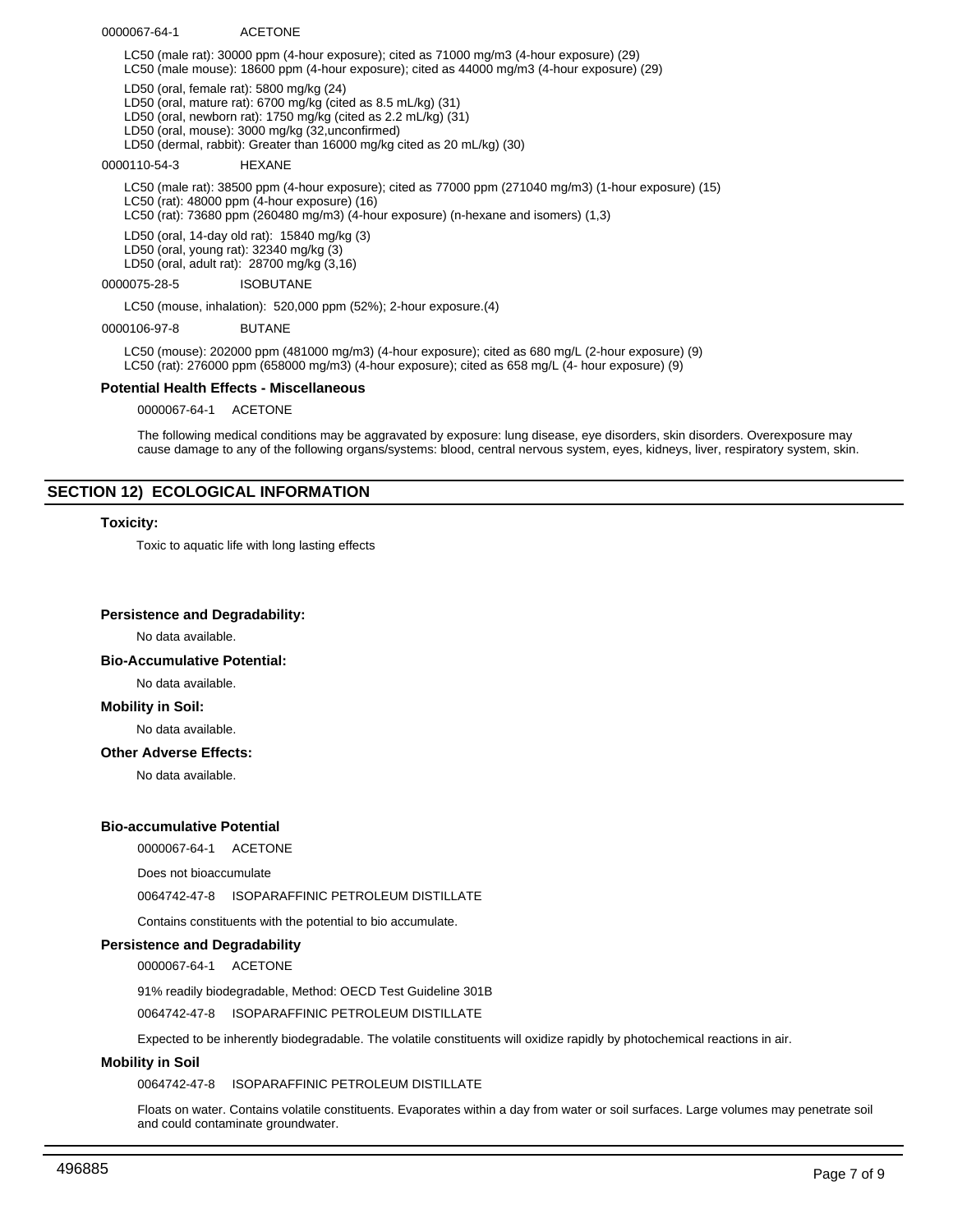## **Water Disposal:**

Under RCRA, it is the responsibility of the user of the product, to determine a the time of disposal whether the product meets RCRA criteria for hazardous waste. Waste management should be in full compliance with federal, state, and local laws.

Empty containers retain product residue which may exhibit hazards of material, therefore do not pressurize, cut, glaze, weld or use for any other purposes. Return drums to reclamation centers for proper cleaning and reuse.

# **SECTION 14) TRANSPORT INFORMATION**

## **U.S. DOT Information:**

Consumer Commodity, ORM-D

#### **IMDG Information:**

Consumer Commodity, ORM-D

#### **IATA Information:**

Consumer Commodity, ORM-D

# **SECTION 15) REGULATORY INFORMATION**

| CAS          | Chemical Name                                | % By Weight | <b>Requlation List</b>                                           |
|--------------|----------------------------------------------|-------------|------------------------------------------------------------------|
| 0000110-54-3 | <b>HEXANE</b>                                |             | 11% - 27% CERCLA, HAPS, SARA312, SARA313, VOC, TSCA, ACGIH, OSHA |
| 0000106-97-8 | <b>BUTANE</b>                                |             | 9% - 22% SARA312, VOC TSCA, ACGIH                                |
| 0000067-64-1 | <b>ACETONE</b>                               |             | 8% - 21% CERCLA, SARA312, TSCA, RCRA, ACGIH, OSHA                |
| 0064742-47-8 | <b>ISOPARAFFINIC</b><br>PETROLEUM DISTILLATE |             | 6% - 16% SARA312, VOC TSCA, OSHA                                 |
| 0000075-28-5 | <b>ISOBUTANE</b>                             |             | 4% - 10% SARA312, VOC TSCA, ACGIH                                |
| 0000074-98-6 | <b>PROPANE</b>                               |             | 4% - 10% SARA312, VOC, TSCA, ACGIH, OSHA                         |
| 0063148-62-9 | <b>SILICONE</b>                              |             | 0.7% - 1.4% SARA312, TSCA                                        |

# **SECTION 16) OTHER INFORMATION**

#### **Glossary:**

\* There are points of differences between OSHA GHS and UN GHS. In 90% of the categories, they can be used interchangeably, but for the Skin Corrosion/Irritant Category and the Specific Target Organ Toxicity (Single and Repeated Exposure) Categories. In these cases, our system will say UN GHS.

ACGIH- American Conference of Governmental Industrial Hygienists; ANSI- American National Standards Institute; Canadian TDG-Canadian Transportation of Dangerous Goods; CAS- Chemical Abstract Service; Chemtrec- Chemical Transportation Emergency Center (US); CHIP- Chemical Hazard Information and Packaging; DSL- Domestic Substances List; EC- Equivalent Concentration; EH40 (UK)- HSE Guidance Note EH40 Occupational Exposure Limits; EPCRA- Emergency Planning and Community Right-To-Know Act; ESL- Effects screening levels; HMIS- Hazardous Material Information Service; LC- Lethal Concentration; LD- Lethal Dose; NFPA- National Fire Protection Association; OEL- Occupational Exposure Limits; OSHA- Occupational Safety and Health Administration, US Department of Labor; PEL- Permissible Exposure Limit; SARA (Title III)- Superfund Amendments and Reauthorization Act; SARA 313- Superfund Amendments and Reauthorization Act, Section 313; SCBA- Self-Contained Breathing Apparatus; STEL- Short Term Exposure Limit; TCEQ - Texas Commission on Environmental Quality; TLV- Threshold Limit Value; TSCA- Toxic Substances Control Act Public Law 94-469; TWA

- Time Weighted Value; US DOT- US Department of Transportation; WHMIS- Workplace Hazardous Materials Information System.